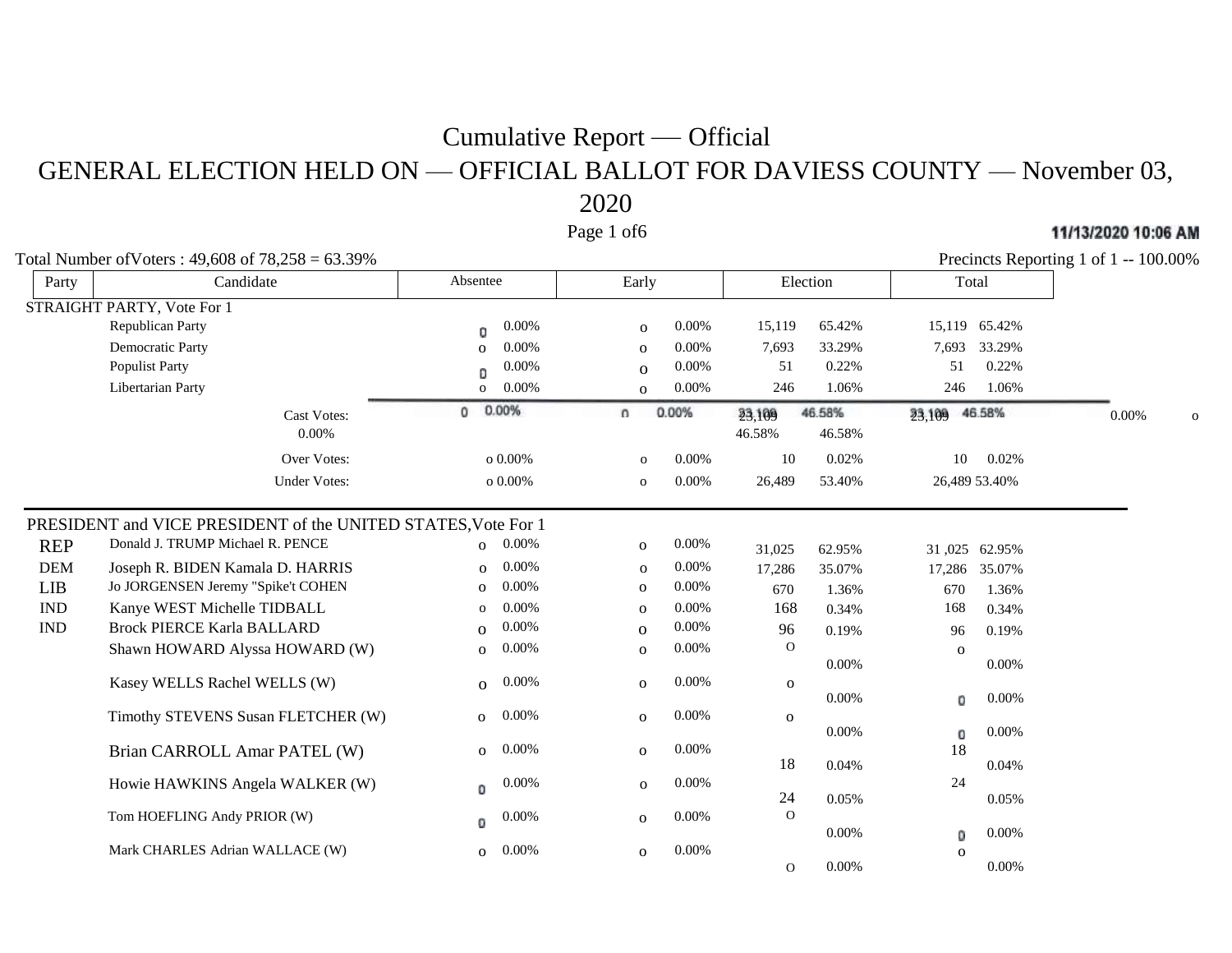## GENERAL ELECTION HELD ON — OFFICIAL BALLOT FOR DAVIESS COUNTY — November 03, 2020

|                                                                                              |          |          | Page 3 |              |          |          |              |          |        |          |          | 11/13/2020 10:06 AM |
|----------------------------------------------------------------------------------------------|----------|----------|--------|--------------|----------|----------|--------------|----------|--------|----------|----------|---------------------|
| Gloria LA RIVA sunil FREEMAN (W)                                                             |          | $0.00\%$ |        | $\Omega$     | $0.00\%$ | $\Omega$ |              |          |        |          |          |                     |
|                                                                                              |          |          |        | $\mathbf 0$  | $0.00\%$ |          |              | $0.00\%$ |        | o        | $0.00\%$ |                     |
| President R19 BODDIE Eric STONEHAM (W)                                                       |          | $0.00\%$ |        |              |          |          | 0            | $0.00\%$ |        | o        | $0.00\%$ |                     |
| Jade SIMMONS Claudeliah ROZE (W)                                                             |          | $0.00\%$ |        | $\mathbf{O}$ | $0.00\%$ |          |              |          |        |          |          |                     |
|                                                                                              |          |          |        |              |          |          | $\Omega$     | $0.00\%$ |        | $\Omega$ | 0.00%    |                     |
| Mary SIMMONS Sherri DOW (W)                                                                  |          | $0.00\%$ |        | $\mathbf{o}$ | $0.00\%$ |          | $\mathbf{O}$ | $0.00\%$ |        | $\Omega$ | 0.00%    |                     |
| Cast Votes:                                                                                  | $0.00\%$ |          | ß      |              | 0.00%    | 49,287   |              | 99.35%   | 49,287 |          | 99.35%   | $0.00\%$            |
| $0.00\%$                                                                                     |          |          |        |              |          | 99.35%   |              | 99.35%   |        |          |          |                     |
| Over Votes: o 0.00% O 0.00% 4 0.01% 4 0.01% Under Votes: o 0.00% o 0.00% 317 0.64% 317 0.64% |          |          |        |              |          |          |              |          |        |          |          |                     |

#### of 6

|            | Total Number of Voters: $49,608$ of $78,258 = 63.39\%$        |          |                |          |          |       |                  | Precincts Reporting 1 of 1 - - 100.00% |
|------------|---------------------------------------------------------------|----------|----------------|----------|----------|-------|------------------|----------------------------------------|
| Party      | Candidate                                                     | Absentee |                | Early    | Election | Total |                  |                                        |
|            | STATE REPRESENTATIVE 12th Representative District, Vote For 1 |          |                |          |          |       |                  |                                        |
| REP        | Jim GOOCH JR.                                                 | $0.00\%$ | $\overline{O}$ | $0.00\%$ |          |       | 2,739 74.05      | 2,739 74.05                            |
| <b>DEM</b> | Arthur "Alt" McLAUGHLIN                                       | $0.00\%$ | $\mathbf{O}$   | $0.00\%$ |          |       | 960<br>%         | 960 %                                  |
|            |                                                               |          |                |          |          |       | 25.95            | 25.95                                  |
|            |                                                               |          |                |          |          |       | $\%$             | %                                      |
|            | <b>Cast Votes:</b>                                            | 0.00%    | $\mathbf{O}$   | $0.00\%$ |          |       | 3,699 97.44      | 3,699 97.44                            |
|            | Over Votes:                                                   | 00.00%   | $\Omega$       | $0.00\%$ |          |       | %<br>$\mathbf 0$ | $\%$<br>$\Omega$                       |
|            | <b>Under Votes:</b>                                           | 00.00%   |                | $0.00\%$ |          |       | 97<br>0.00       | 9<br>$0.00\,$                          |
|            |                                                               |          |                |          |          |       | %                | %<br>7                                 |
|            |                                                               |          |                |          |          |       | 2.56             | 2.56                                   |
|            |                                                               |          |                |          |          |       | %                | %                                      |
|            | STATE REPRESENTATIVE 13th Representative                      |          |                |          |          |       | 53.73            | 53.73                                  |
|            | District, Vote For I                                          |          |                |          |          |       | $\%$             | %                                      |
| REP        | D. J. JOHNSON                                                 | 00.00%   | $\Omega$       | 0.00%    |          |       | 9,485 46.27      | 9,485 46.27                            |
| <b>DEM</b> | <b>Jim GLENN</b>                                              | 00.00%   | $\Omega$       | 0.00%    |          |       | 8,167 %          | 8,167 %                                |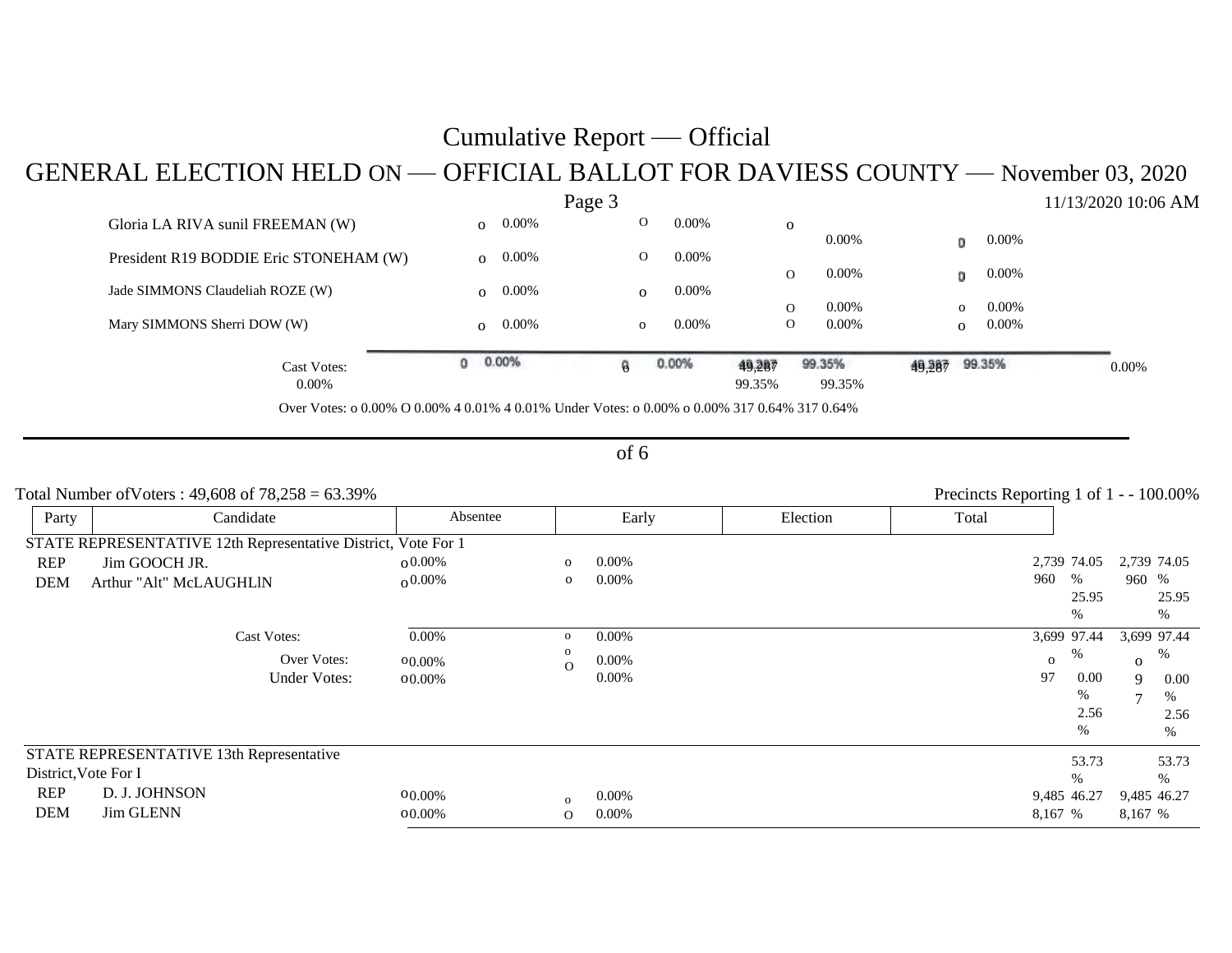#### GENERAL ELECTION HELD ON — OFFICIAL BALLOT FOR DAVIESS COUNTY — November 03, 2020

|                                                                                                                           |                    |                                                    |                                            |                                         | Page 4                        |        |        |               |                            |                                                                 |                               | 11/13/2020 10:06 AM                                             |
|---------------------------------------------------------------------------------------------------------------------------|--------------------|----------------------------------------------------|--------------------------------------------|-----------------------------------------|-------------------------------|--------|--------|---------------|----------------------------|-----------------------------------------------------------------|-------------------------------|-----------------------------------------------------------------|
|                                                                                                                           |                    | <b>Cast Votes:</b>                                 | $0.00\%$                                   | $\mathbf{O}$                            | $0.00\%$                      |        |        |               |                            |                                                                 | 17,652 98.44 17,65 98.44      |                                                                 |
|                                                                                                                           |                    | Over Votes:<br><b>Under Votes:</b>                 | $0.00\%$<br>$0.00\%$                       | $\mathbf{o}$<br>$\mathbf{o}$            | $0.00\%$<br>$0.00\%$          |        |        |               | 8<br>272                   | $\%$<br>0.04<br>%<br>1.52<br>$\%$                               | $\overline{c}$<br>8<br>272    | $\%$<br>0.04<br>%<br>1.52<br>%                                  |
| Vote For 1                                                                                                                |                    | STATE REPRESENTATIVE 14th Representative District, |                                            |                                         |                               |        |        |               |                            |                                                                 |                               |                                                                 |
| <b>REP</b>                                                                                                                | <b>Scott LEWIS</b> |                                                    | $00.00\%$                                  | $\mathbf{O}$                            | 0.00%                         |        |        |               | 9,521%                     | 100.00                                                          | 9,521%                        | 100.00                                                          |
|                                                                                                                           |                    | <b>Cast Votes:</b>                                 | 0.00%                                      | $\mathbf{o}$                            | $0.00\%$                      |        |        |               |                            | 9,521 80.91                                                     | 9,52                          | 80.91                                                           |
|                                                                                                                           |                    | Over Votes:<br><b>Under Votes:</b>                 | $0.00\%$<br>$0.00\%$                       | $\mathbf 0$<br>$\mathcal{O}$            | $0.00\%$<br>$0.00\%$          |        |        |               |                            | $\mathrm{C}$ %<br>2,246 0.00<br>$\%$<br>19.09<br>%              | 1 <sub>o</sub><br>2,24<br>6   | %<br>0.00<br>%<br>19.09<br>$\%$                                 |
|                                                                                                                           |                    |                                                    | $\mathbf{1}$                               |                                         |                               |        |        |               |                            |                                                                 |                               |                                                                 |
| <b>DISTRICT JUDGE 6th Judicial District Ist Division</b><br>(Unexpired Tem), Vote For<br>J. Nick PAYNE<br>Misty L. MILLER | Cast Votes:        | 0.00<br>$\mathbf 0$<br>$\%$ o $0.00\%$<br>$0.00\%$ |                                            |                                         |                               |        |        |               |                            |                                                                 |                               |                                                                 |
|                                                                                                                           |                    | $\mathbf O$<br>ver<br>Vo<br>tes<br>Un<br>der<br>Vo | $0.00\,$<br>$\mathbf 0$<br>$\%$ o $0.00\%$ | $\mathbf{O}$<br>$\mathbf 0$<br>$\Omega$ | $0.00\%$<br>$0.00\%$<br>0.00% | 40.736 | 82.12% | 40.736 82.12% | 19,881<br>20,855<br>40,736 | 48.80<br>$\%$<br>51.20<br>$\%$<br>82.12<br>$\%$<br>0.02<br>$\%$ | 19,88<br>20,85<br>5<br>40,736 | 48.80<br>$\%$<br>51.20<br>$\%$<br>82.12<br>$\%$<br>0.02<br>$\%$ |
|                                                                                                                           |                    | tes                                                |                                            | $\mathbf{O}$<br>$\mathbf 0$             | 0.00%<br>0.00%                |        |        |               | $8\,$<br>8,861 %           | 17.86                                                           | 8<br>8,861 %                  | 17.86                                                           |

MEMBER BOARD of EDUCATION 3rd Educational District, Vote For 1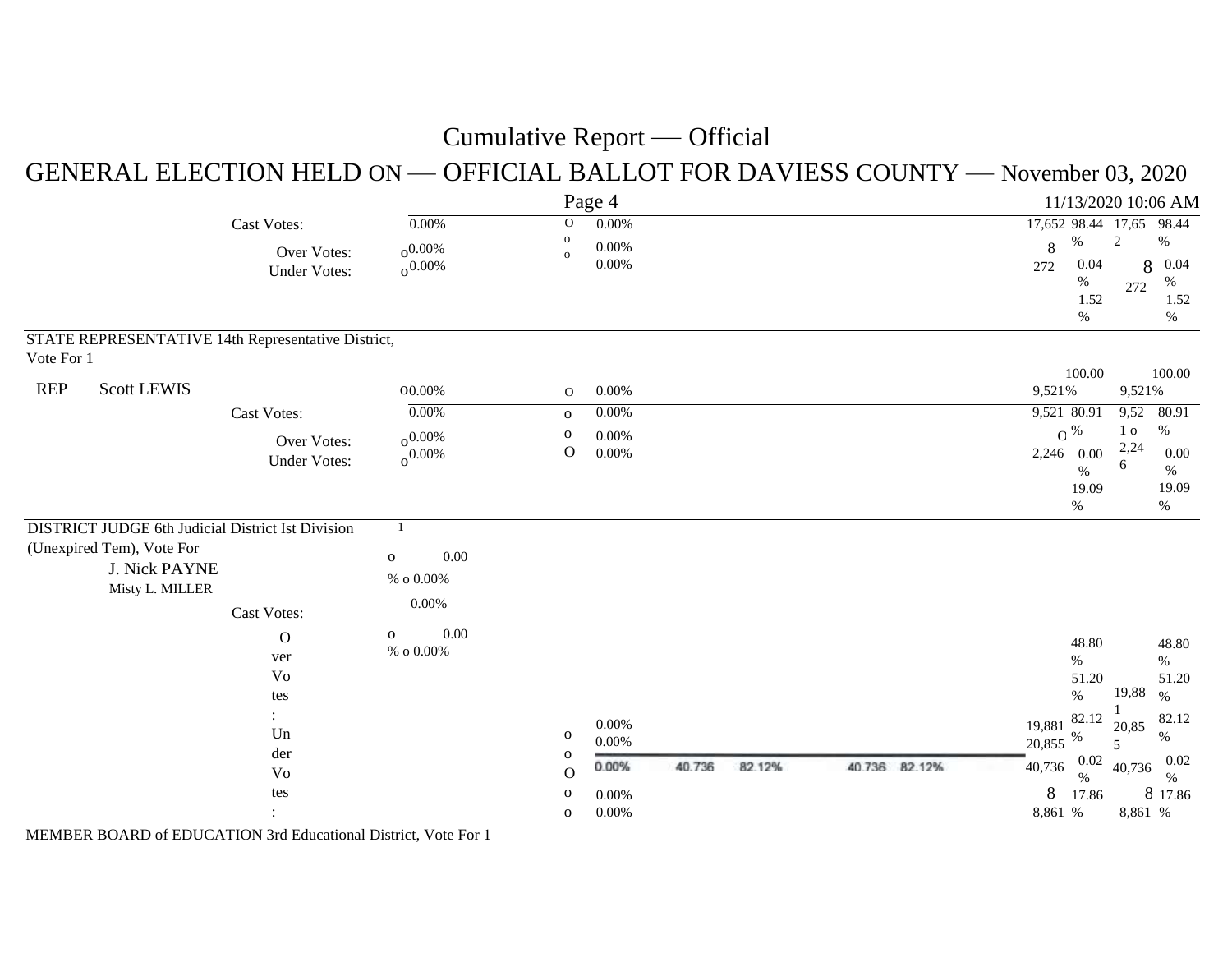GENERAL ELECTION HELD ON — OFFICIAL BALLOT FOR DAVIESS COUNTY — November 03, 2020

|       |                                                                             |                     |          |                |       | Page 5                            |          |              |              |       |                          |              | 11/13/2020 10:06 AM                     |
|-------|-----------------------------------------------------------------------------|---------------------|----------|----------------|-------|-----------------------------------|----------|--------------|--------------|-------|--------------------------|--------------|-----------------------------------------|
|       | Dianne Burns MACKEY                                                         | o 0.00% O           | 0.00%    | 3,080          |       | 45.57% 3,080 45.57% Todd ANDERSON |          |              | о 0.00% о    | 0.00% | 3,679                    | 54.43% 3,679 |                                         |
|       | 54.43% Cast Votes:                                                          | $0.00\%$            |          | 8              | 0.00% | 6,759                             | 81.95%   |              | 6,759 81.95% |       |                          |              |                                         |
|       |                                                                             | Over Votes:         |          | o $0.00\%$     |       | $\Omega$                          | 0.00%    |              | 0.01%        |       | 0.01%                    |              |                                         |
|       |                                                                             | WINDS VUIDS.        |          | $0.00\%$       |       | 0                                 | 0.00%    | 1,488        | 18.04%       | 1,488 | 1804%                    |              | Under Votes:                            |
|       |                                                                             |                     |          | $o$ 0.00%      |       | $\Omega$                          | 0.00%    |              | 18.04%       |       |                          |              |                                         |
|       |                                                                             |                     |          |                |       | of 6                              |          |              |              |       |                          |              |                                         |
|       | Total Number of Voters: $49,608$ of $78,258 = 63.39\%$                      |                     |          |                |       |                                   |          |              |              |       |                          |              | Precincts Reporting 1 of $1 - 100.00\%$ |
| Party | Candidate                                                                   |                     | Absentee |                | Early |                                   |          | Election     |              | Total |                          |              |                                         |
|       | MEMBER BOARD of EDUCATION 4th Educational District, Vote For 1              |                     |          |                |       |                                   |          |              |              |       |                          |              |                                         |
|       | Frank G. RINEY III.                                                         |                     |          | $\overline{O}$ | 0.00% | $\mathbf 0$                       | $0.00\%$ | 214          | 69.56%       | 4.214 | 69.56%                   |              |                                         |
|       | <b>Sharon CASTLE</b>                                                        |                     |          | $\mathbf{O}$   | 0.00% | $\mathbf{O}$                      | 0.00%    | I,844        | 30.44%       |       | I, 844 30.44%            |              |                                         |
|       |                                                                             | <b>Cast Votes:</b>  |          | $\mathbf 0$    | 0.00% | o                                 | 0.00%    | 6,058        | 82.82%       | 6.058 | 82.82%                   |              | O6,058                                  |
|       |                                                                             | Over Votes:         |          | o $0.00\%$     |       | $\mathbf{O}$                      | 0.00%    | $\mathbf{O}$ | 0.00%        |       | 0.00%<br>$\mathbf{o}$    |              |                                         |
|       |                                                                             | <b>Under Votes:</b> |          | o $0.00\%$     |       | $\mathbf 0$                       | 0.00%    | 1,257        | 17.18%       |       | 1,257 17.18%             |              |                                         |
|       | MEMBER BOARD of EDUCATION 5th Educational District, Vote For 1              |                     |          |                |       |                                   |          |              |              |       |                          |              |                                         |
|       | Dale STEWART                                                                |                     |          | o $0.00\%$     |       | $\mathbf{O}$                      | 0.00%    | 4,481        | 100.00%      |       | 4,481 100.00%            |              |                                         |
|       |                                                                             | <b>Cast Votes:</b>  |          | $0.00\%$       |       | $\mathbf{o}$                      | 0.00%    | 4,481        | 68.74%       |       | 4,481 68.74%             |              |                                         |
|       |                                                                             | Over Votes:         |          | $0.00\%$       |       | $\mathbf{o}$                      | 0.00%    | $\mathbf O$  | 0.00%        |       | $0.00\%$<br>$\mathbf{o}$ |              |                                         |
|       |                                                                             | <b>Under Votes:</b> |          | $0.00\%$       |       | $\mathbf{o}$                      | 0.00%    | 2,038        | 31.26%       |       | 2,038 31.26%             |              |                                         |
|       | MEMBER BOARD of EDUCATION Owensboro Independent School District, Vote For 3 |                     |          |                |       |                                   |          |              |              |       |                          |              |                                         |
|       | Jeremy EDGE                                                                 |                     |          | $\Omega$       | 0.00% | $\mathbf{O}$                      | 0.00%    | 6,478        | 29.21%       |       | 6,478 29.21%             |              |                                         |
|       | Leigh Rhoads DOYAL                                                          |                     |          | $\Omega$       | 0.00% | $\mathbf{o}$                      | 0.00%    | 5,231        | 23.59%       |       | 5,231 23.59%             |              |                                         |
|       | Melissa DECKER                                                              |                     |          | $\mathbf{o}$   | 0.00% | $\mathbf{o}$                      | 0.00%    | 6,478        | 29.21%       | 6,478 | 29.21%                   |              |                                         |
|       | Mallory LEUCHT                                                              |                     |          | 0              | 0.00% | $\Omega$                          | 0.00%    | 3,992        | 18.00%       | 3,992 | 18                       |              |                                         |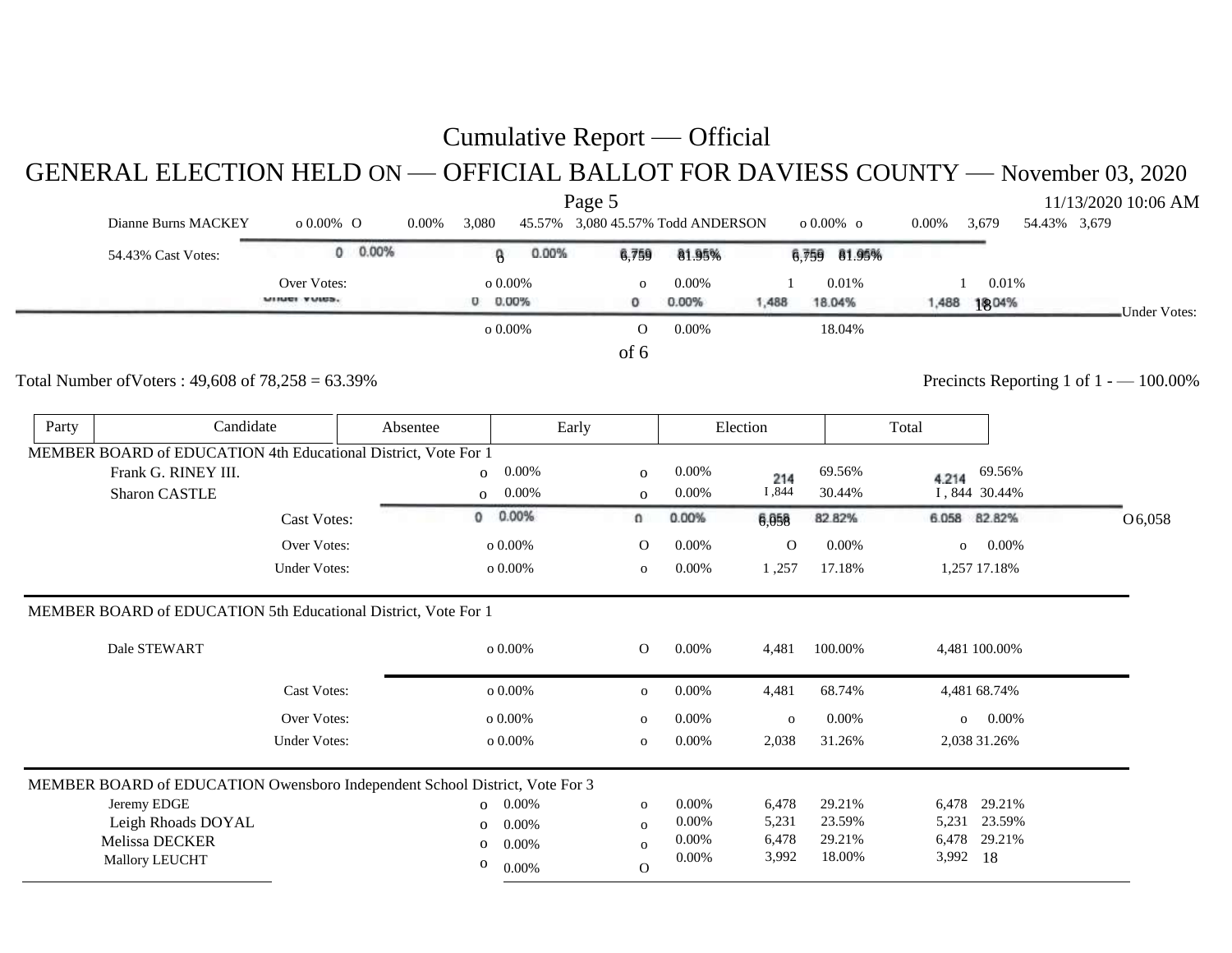#### GENERAL ELECTION HELD ON — OFFICIAL BALLOT FOR DAVIESS COUNTY — November 03, 2020

|                               |                     |                |          | Page 6 |              |          |        |        |             |               | 11/13/2020 10:06 AM |
|-------------------------------|---------------------|----------------|----------|--------|--------------|----------|--------|--------|-------------|---------------|---------------------|
|                               | <b>Cast Votes:</b>  |                | 0.00%    |        | $\mathbf 0$  | 0.00%    | 22,179 | 61.87% | 22,179      | 61.87%        |                     |
|                               | Over Votes:         | o Under Votes: | 0.00%    |        | $\mathbf{o}$ | 0.00%    | 5      | 0.04%  | $5^{\circ}$ | 0.04%         |                     |
|                               | $\mathbf{O}$        |                | $0.00\%$ |        |              | 0.00%    | 13,656 | 38.09% |             | 13,656 38.09% |                     |
| MAYOR City of Owensboro, Vote |                     |                |          |        |              |          |        |        |             |               |                     |
| For 1                         |                     |                | 0.00%    |        | $\mathbf{o}$ |          |        |        |             |               |                     |
| <b>Larry CONDER</b>           |                     | $\Omega$       | 0.00%    |        | $\Omega$     | $0.00\%$ | 6,976  | 29.02% |             | 6,976 29.02%  |                     |
|                               |                     | $\Omega$       |          |        |              | 0.00%    | 5,110  | 21.26% |             | 5,110 21.26%  |                     |
| Pamela L. SMITH-WRIGHT        |                     | $\mathbf{o}$   | 0.00%    |        | $\mathbf 0$  | $0.00\%$ | 9,735  | 40.50% |             | 9,735 40.50%  |                     |
| <b>Tom WATSON</b>             |                     | $\mathbf{O}$   | 0.00%    |        | $\mathbf{o}$ | $0.00\%$ | 2,215  | 9.22%  | 2,215       | 9.22%         |                     |
| Dracin WILLIAMS               | <b>Cast Votes:</b>  |                | 0.00%    |        | $\mathbf 0$  | $0.00\%$ | 24,036 | 91.72% |             | 24,036 91.72% |                     |
|                               | Over Votes:         |                | $0.00\%$ |        | $\mathbf{O}$ | $0.00\%$ | 14     | 0.05%  | 14          | $0.05\%$      |                     |
|                               | <b>Under Votes:</b> |                | $0.00\%$ |        |              | $0.00\%$ | 2,157  | 8.23%  | 2,157       | 8.23%         |                     |
|                               |                     |                |          |        | $\mathbf{O}$ |          |        |        |             |               |                     |

of6

#### Total Number of Voters : 49,608 of  $78.258 = 63.39\%$  Precincts Reporting 1 of  $1 - 100.00\%$

| Party | Candidate                                        | Absentee                 | Early                          | Election                         | Total                            |
|-------|--------------------------------------------------|--------------------------|--------------------------------|----------------------------------|----------------------------------|
|       | CITY COMMISSIONERS City of Owensboro, Vote For 4 |                          |                                |                                  |                                  |
|       | <b>Mark CASTLEN</b>                              | $0.00\%$<br>$\Omega$     | 0.00%<br>$\mathbf O$           | 8,080<br>10.52%                  | 8,080<br>10.52%                  |
|       | <b>Larry MAGLINGER</b>                           | $0.00\%$<br>$\Omega$     | 0.00%<br>$\mathbf{o}$          | 8,176<br>10.65%                  | 8,176<br>10.65%                  |
|       | Gordon "Gordy" WILCHER                           | $0.00\%$<br>$\mathbf{o}$ | $0.00\%$<br>$\mathbf{O}$       | 5,752<br>7.49%                   | 5,752<br>7.49%                   |
|       | Deirdre A. CARBON                                | 0.00%<br>0               | 0.00%<br>0<br>0.00%            | 3,308<br>4.31%                   | 4.31%<br>3,308                   |
|       | Dale TAYLOR                                      | $0.00\%$<br>$0.00\%$     | 0.00%<br>$\mathbf 0$           | 5,441<br>7.08%<br>1.42%<br>1,089 | 5,441<br>7.08%<br>1.42%<br>1,089 |
|       |                                                  | $\Omega$<br>0.00%        | 0.00%<br>$\mathbf{o}$          | 9.16%<br>7,039                   | 9.16%<br>7,039                   |
|       | Joseph MARTIN                                    | $\Omega$<br>0.00%        | 0.00%<br>$\Omega$              | 5.09%<br>3,910                   | 5.09%<br>3,910                   |
|       | <b>Jeff SANFORD</b>                              | 0<br>0.00%               | $0.00\%$                       | 5.84%<br>4,486                   | 5.84%<br>4,486                   |
|       | <b>Jared Michael REVLETT</b>                     | $0.00\%$<br>$\Omega$     | $\mathbf{O}$<br>0.00%          | 4.93%<br>3,790                   | 4.93%<br>3,790                   |
|       | Walter L. LEE                                    | $0.00\%$<br>$\Omega$     | $\mathbf 0$<br>0.00%           | 7.80%<br>5,990                   | 7.80%<br>5,990                   |
|       | Michael A. WALKER                                | 0.00%<br>$\Omega$        | 0.00%<br>$\mathbf{O}$          | 7.60%<br>5,834                   | 7.60%<br>5,834                   |
|       | <b>Jay VELOTTA</b>                               | $0.00\%$<br>0            | $0.00\%$<br>$\mathbf{o}$       | 3.79%<br>2,911                   | 3.79%<br>2,911                   |
|       | Debbie FILLMAN                                   | 0.00%<br>0               | 0.00%<br>$\mathbf{O}$          | 2.46%<br>1,891                   | 2.46%                            |
|       | Deanna J. ENDICOTT-SMITH                         | 0.00%<br>$0.00\%$        | 0.00%<br>$\mathbf{o}$<br>0.00% | 1.34%<br>1,032<br>10.52%         | 1.34%<br>.891<br>10.52%          |
|       |                                                  | $\Omega$                 | $\mathbf 0$                    | 8,077                            | 1,032<br>8,077                   |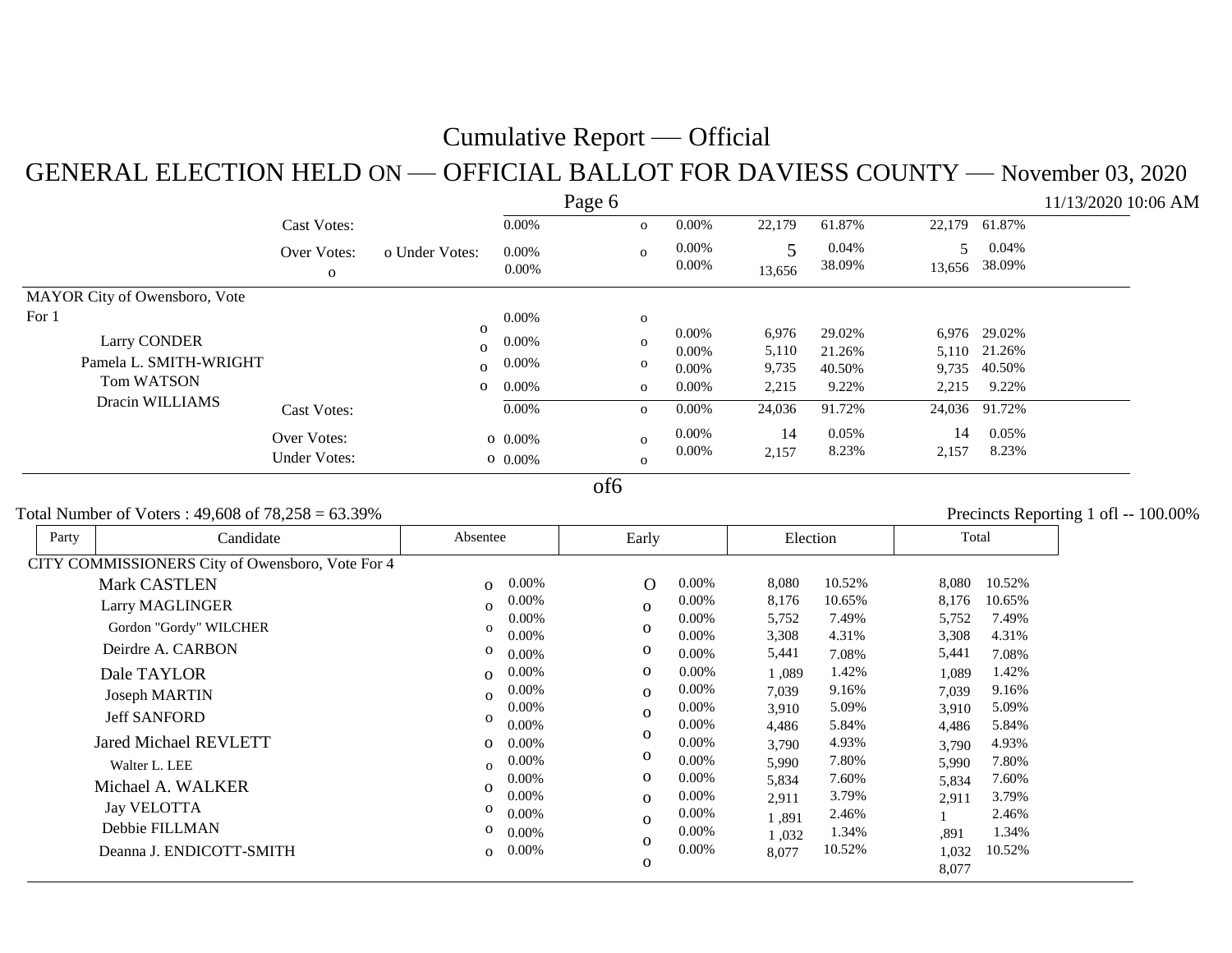#### GENERAL ELECTION HELD ON — OFFICIAL BALLOT FOR DAVIESS COUNTY — November 03, 2020

11/13/2020 10:06 AM

|                  |                     |              | Page <sup>7</sup> |  |
|------------------|---------------------|--------------|-------------------|--|
| <b>Bill MOSS</b> |                     | $\mathbf{o}$ | о                 |  |
| Andy GAMBLIN     |                     | $\Omega$     | 0                 |  |
| <b>Bob GLENN</b> | o Cast Votes:       |              |                   |  |
|                  | Over Votes:         | $\Omega$     |                   |  |
|                  | <b>Under Votes:</b> | $\Omega$     |                   |  |
|                  |                     |              |                   |  |

|                                                            | $0.00\%$ | $\mathbf{O}$ | 0.00%    | 76,806   | 73.27% | 76,806       | 73.27%   |  |
|------------------------------------------------------------|----------|--------------|----------|----------|--------|--------------|----------|--|
|                                                            | $0.00\%$ | $\mathbf{o}$ | $0.00\%$ | 31       | 0.12%  | 31           | 0.12%    |  |
|                                                            | 0.00%    | $\mathbf{O}$ | 0.00%    | 27,898   | 26.61% | 27,898       | 26.61%   |  |
| CITY COMMISSIONERS City of Whitesville, Vote For 4         |          |              |          |          |        |              |          |  |
| Pam MORRIS<br>$\mathbf{o}$                                 | 0.00%    | $\mathbf 0$  | 0.00%    | 158      | 21.76% | 158          | 21.76%   |  |
| <b>Shawn Trevor CRABTREE</b><br>o Joseph "Buddy" MATTINGLY | 0.00%    | O            | $0.00\%$ | 120      | 16.53% | 120          | 16.53%   |  |
| $\mathbf{o}$                                               | $0.00\%$ | $\mathbf{o}$ | $0.00\%$ | 151      | 20.80% | 151          | 20.80%   |  |
| Robert D. "Bob" ABELI-<br>$\overline{O}$                   | 0.00%    | $\mathbf{o}$ | 0.00%    | 142      | 19.56% | 142          | 19.56%   |  |
| Joseph "Joey" BEATTY<br>$\mathbf{O}$                       | 0.00%    | $\mathbf{o}$ | $0.00\%$ | 155      | 21.35% | 155          | 21.35%   |  |
|                                                            | $0.00\%$ | $\mathbf{O}$ | 0.00%    | 726      | 62.59% | 726          | 62.59%   |  |
| <b>Cast Votes:</b><br>$\Omega$                             | $0.00\%$ | O            | $0.00\%$ | $\Omega$ | 0.00%  | $\mathbf{o}$ | $0.00\%$ |  |
| Over Votes:<br>$\mathbf{O}$                                | $0.00\%$ | $\Omega$     | $0.00\%$ | 434      | 37.41% | 434          | 37.41%   |  |
| <b>Under Votes:</b><br>$\mathbf{O}$                        |          |              |          |          |        |              |          |  |
| CONSTITUTIONAL AMENDMENT 1, Vote For 1                     |          |              |          |          |        |              |          |  |
| <b>YES</b><br>О                                            | 0.00%    | $\Omega$     | $0.00\%$ | 28,632   | 66.19% | 28,632       | 66.19%   |  |
|                                                            | $0.00\%$ | $\Omega$     | 0.00%    | 14,626   | 33.81% | 14,626       | 33.81%   |  |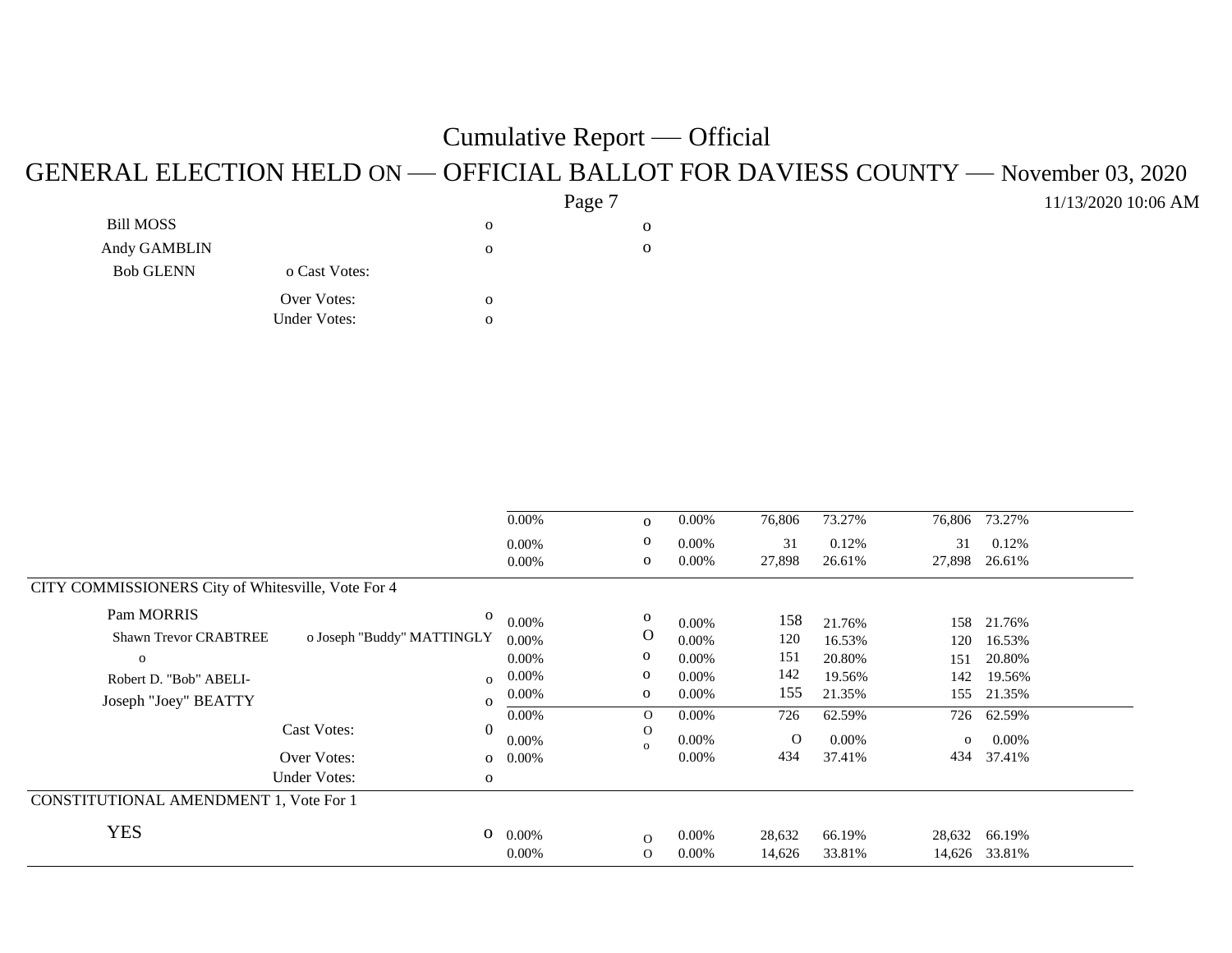#### GENERAL ELECTION HELD ON — OFFICIAL BALLOT FOR DAVIESS COUNTY — November 03, 2020

|    |                             | Page 8                           |          |                   |        |                 |        |                       | 11/13/2020 10:06 AM |
|----|-----------------------------|----------------------------------|----------|-------------------|--------|-----------------|--------|-----------------------|---------------------|
| NO | o Cast Votes:               | 0.00%                            | 0        | 0.00%             | 43,258 | 87.20%          | 43,258 | 8720%                 |                     |
|    | Over Votes:<br>Under Votes: | $0.00\%$<br>$\Omega$<br>$0.00\%$ | $\Omega$ | $0.00\%$<br>0.00% | 6,333  | 0.03%<br>12.77% | 14     | 0.03%<br>6,333 12.77% |                     |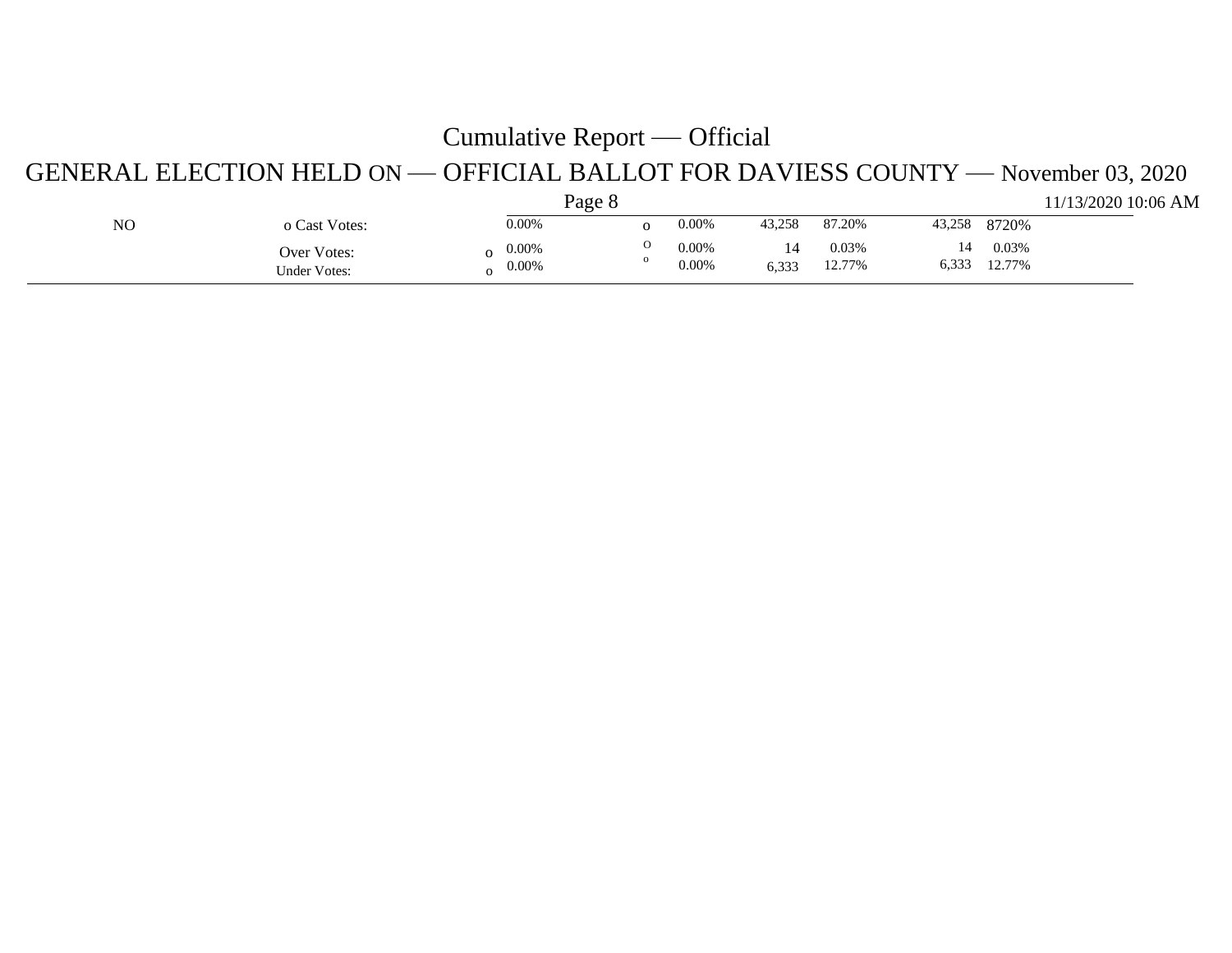2of6

#### Total Number of Voters : 49,608 of 78,258 = 63.39% Precincts Reporting 1 of 1 = 100.00%

| Party<br>`andıdate | sentee | ∟arlv | etior.<br>.<br>. | $\sim$<br>Total |
|--------------------|--------|-------|------------------|-----------------|
|--------------------|--------|-------|------------------|-----------------|

| <b>REP</b><br><b>S. Brett GUTHRIE</b>                                                                                                                                       |                                    | 0                 | 0.00%                   | 0.00%<br>$\overline{O}$                   | 32,385                         | 66.52%                               | 32,385<br>66.52%                                                                 |  |
|-----------------------------------------------------------------------------------------------------------------------------------------------------------------------------|------------------------------------|-------------------|-------------------------|-------------------------------------------|--------------------------------|--------------------------------------|----------------------------------------------------------------------------------|--|
| <b>DEM Hank LINDERMAN</b>                                                                                                                                                   | o POP Lewis CARTER                 | $\mathbf{o}$      | 0.00%                   | $0.00\%$<br>$\Omega$                      | 14,835                         | 30.47%                               | 14,835<br>30.47%                                                                 |  |
| LIB<br><b>Robert Lee PERRY</b>                                                                                                                                              |                                    |                   | 0.00%                   | $0.00\%$<br>$\Omega$                      | 375                            | 0.77%                                | 375 1                                                                            |  |
|                                                                                                                                                                             |                                    |                   | 0.00%                   | 0.00%                                     |                                | 2.23%                                | 2.23%<br>,088                                                                    |  |
| Poet TRIBBLE (W)                                                                                                                                                            | o Cast Votes:                      |                   | 0.00%                   | 0.00%<br>$\mathbf{o}$                     | ,088                           | $0.00\%$                             | 0.00%<br>0                                                                       |  |
|                                                                                                                                                                             | Over Votes:                        | 0                 |                         |                                           | $\mathbf{O}$                   |                                      |                                                                                  |  |
|                                                                                                                                                                             | <b>Under Votes:</b>                | $\mathbf{O}$      | 0.00%                   | $0.00\%$                                  | 48,683                         | 98.14%                               | 48,683<br>98.14%                                                                 |  |
|                                                                                                                                                                             |                                    |                   | $0.00\%$                | $0.00\%$<br>$\Omega$                      | 14                             | 0.03%                                | 0.03%<br>14                                                                      |  |
|                                                                                                                                                                             |                                    |                   | 0.00%                   | 0.00%<br>$\Omega$                         | 908                            | 1.83%                                | 1.83%<br>908                                                                     |  |
| <b>REP</b>                                                                                                                                                                  | Suzanne MILES                      | o Cast Votes:     |                         |                                           |                                |                                      |                                                                                  |  |
|                                                                                                                                                                             |                                    |                   |                         |                                           |                                |                                      |                                                                                  |  |
|                                                                                                                                                                             |                                    |                   |                         |                                           |                                |                                      |                                                                                  |  |
|                                                                                                                                                                             |                                    |                   | 0.00%                   |                                           |                                |                                      |                                                                                  |  |
|                                                                                                                                                                             |                                    |                   | 0.00%                   | $\Omega$                                  |                                |                                      |                                                                                  |  |
|                                                                                                                                                                             |                                    |                   |                         |                                           |                                |                                      |                                                                                  |  |
| <b>REP</b><br>Jonathan DIXON                                                                                                                                                |                                    | $\mathbf{o}$      |                         |                                           |                                |                                      |                                                                                  |  |
|                                                                                                                                                                             |                                    |                   |                         | $\mathbf{o}$<br>$0.00\%$                  | 1,738                          | 66.72%                               | 66.72%<br>1,738                                                                  |  |
|                                                                                                                                                                             |                                    |                   | 0.00%                   | $0.00\%$<br>$\overline{O}$                | 867                            | 33.28%                               | 33.28%<br>867                                                                    |  |
| STATE REPRESENTATIVE 7th Representative District, Vote For 1<br>STATE REPRESENTATIVE lith Representative District, Vote For 1<br>DEM Robert "Rob" WIEDERSTEIN o Cast Votes: | Over Votes:<br><b>Under Votes:</b> | $\mathbf{o}$<br>0 | 0.00%<br>0.00%<br>0.00% | $0.00\%$<br>$0.00\%$<br>$0.00\%$<br>0.00% | 10,885<br>10,885<br>2<br>2,541 | 100.00%<br>81.06%<br>0.01%<br>18.92% | 10,885 100.00%<br>10,885<br>81.06%<br>0.01%<br>$\overline{c}$<br>18.92%<br>2,541 |  |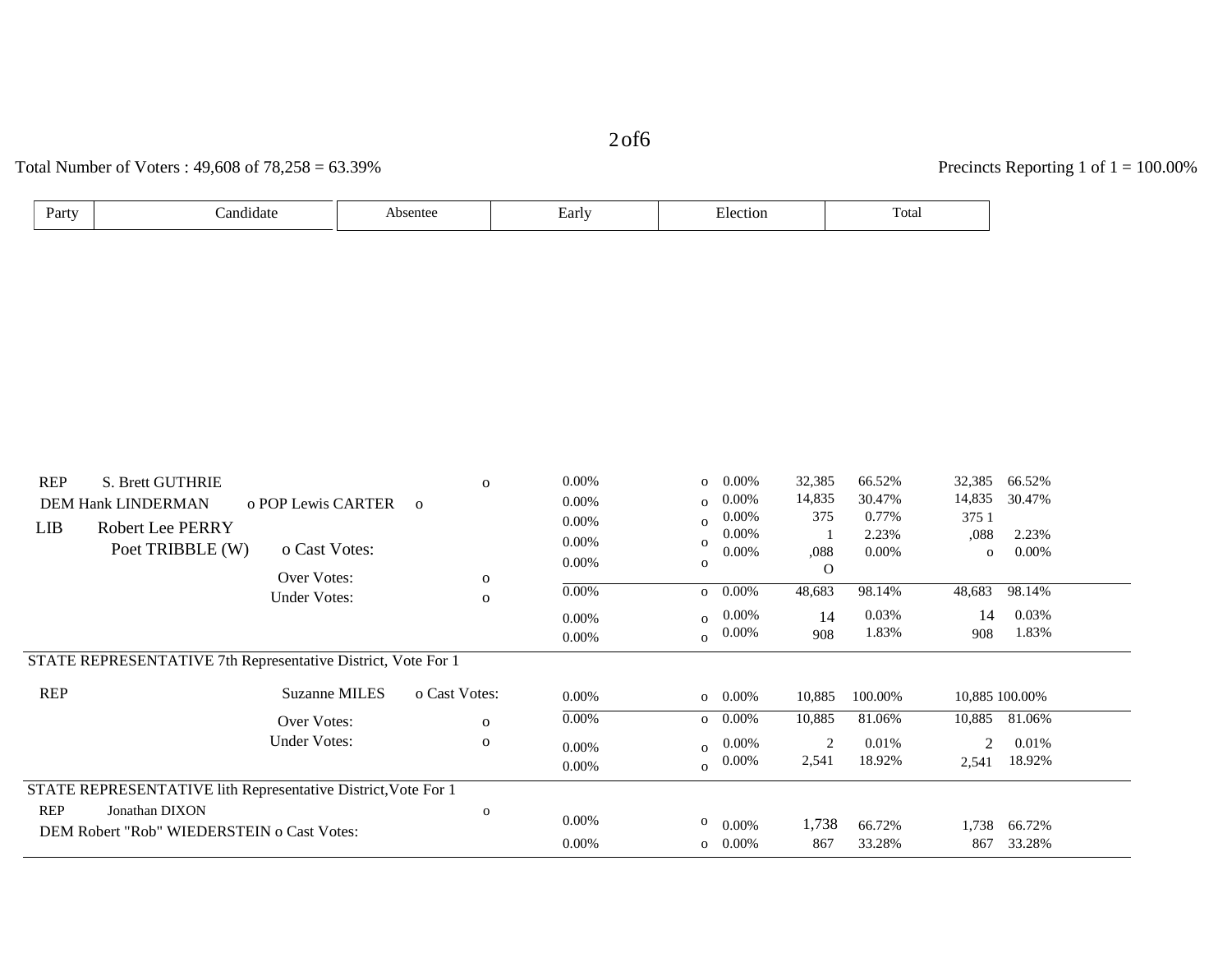#### GENERAL ELECTION HELD ON — OFFICIAL BALLOT FOR DAVIESS COUNTY — November 03, 2020

|                     |                                  |                     |              |          | Page                 |                |              |                |                    |                   |               |                    |                   | 11/13/2020 10:06 AM |               |
|---------------------|----------------------------------|---------------------|--------------|----------|----------------------|----------------|--------------|----------------|--------------------|-------------------|---------------|--------------------|-------------------|---------------------|---------------|
|                     |                                  | Over Votes:         | $\mathbf{o}$ |          | $0.00\%$             |                | $\mathbf{O}$ | $0.00\%$       | 2,605              | 97.13%            |               | 2,605              | 97.13%            |                     | <b>UNITED</b> |
|                     |                                  | <b>Under Votes:</b> | $\mathbf 0$  |          | $0.00\%$<br>$0.00\%$ |                | $\Omega$     | 0.00%<br>0.00% | $\mathbf{o}$<br>77 | $0.00\%$<br>2.87% |               | $\mathbf{o}$<br>77 | $0.00\%$<br>2.87% |                     | <b>STATES</b> |
| SENATOR, Vote For 1 |                                  |                     |              |          |                      |                |              |                |                    |                   |               |                    |                   |                     |               |
| Р                   | Mitch McCONNELL                  |                     | $\mathbf{o}$ | $0.00\%$ |                      | $\mathbf{O}$   | $0.00\%$     | 28,087         | 56.98%             |                   | 28,087 56.98% |                    |                   |                     |               |
| <b>DEM</b>          | Amy McGRATH                      |                     | $\mathbf{o}$ | 0.00%    |                      | $\circ$        | $0.00\%$     | 18,383         | 37.30%             |                   | 18,383        | 37.30%             |                   |                     |               |
| LIB                 | <b>Brad BARRON</b>               |                     | $\mathbf{O}$ | 0.00%    |                      | $\mathbf{O}$   | $0.00\%$     | 2,819          | 5.72%              |                   | 2,819         | 5.72%              |                   |                     |               |
|                     | <b>Randall TEEGARDEN</b>         |                     | $\mathbf{o}$ | $0.00\%$ |                      | $\mathbf{O}$   | $0.00\%$     | $\mathbf{o}$   | $0.00\%$           |                   |               | $0.00\%$           |                   |                     |               |
|                     | (W)                              |                     |              |          |                      |                |              |                |                    |                   | 0             |                    |                   |                     |               |
|                     | Paul FRANGEDAKIS<br>(W)          |                     | 0            | 0.00%    |                      | $\mathbf{O}$   | 0.00%        | $\mathbf{O}$   | $0.00\%$           |                   | $\mathbf{o}$  | $0.00\%$           |                   |                     |               |
|                     | Daniel COBBLE (W)                |                     | $\circ$      | 0.00%    |                      | $\mathbf{O}$   | $0.00\%$     | $\mathbf{O}$   | $0.00\%$           |                   | $\mathbf{o}$  | $0.00\%$           |                   |                     |               |
|                     | <b>Harold FITZPATRICK</b><br>(W) |                     | $\mathbf{o}$ | 0.00%    |                      | $\overline{O}$ | 0.00%        | $\mathbf{O}$   | $0.00\%$           |                   | $\mathbf{O}$  | $0.00\%$           |                   |                     |               |
|                     | Demetra WYSINGER<br>(W)          |                     | $\mathbf{O}$ | 0.00%    |                      | $\mathbf{O}$   | $0.00\%$     | $\mathbf{O}$   | $0.00\%$           |                   | $\circ$       | $0.00\%$           |                   |                     |               |
|                     |                                  | <b>Cast Votes:</b>  |              | 0 0.00%  |                      | 8              | 0.00%        | 49,289         | 99.36%             |                   | 49,289        | 99.36%             |                   |                     |               |
|                     |                                  | Over Votes:         | $0.00\%$     |          |                      | $\mathbf{o}$   | 0.00%        | 9              | 0.02%              |                   | 9             | 0.02%              |                   |                     |               |
|                     |                                  | <b>Under Votes:</b> |              | $0.00\%$ |                      | $\mathbf{o}$   | $0.00\%$     | 307            | 0.62%              |                   | 307           | 0.62%              |                   |                     |               |

UNITED STATES REPRESENTATIVE in CONGRESS 2nd Congressional District, vote For 1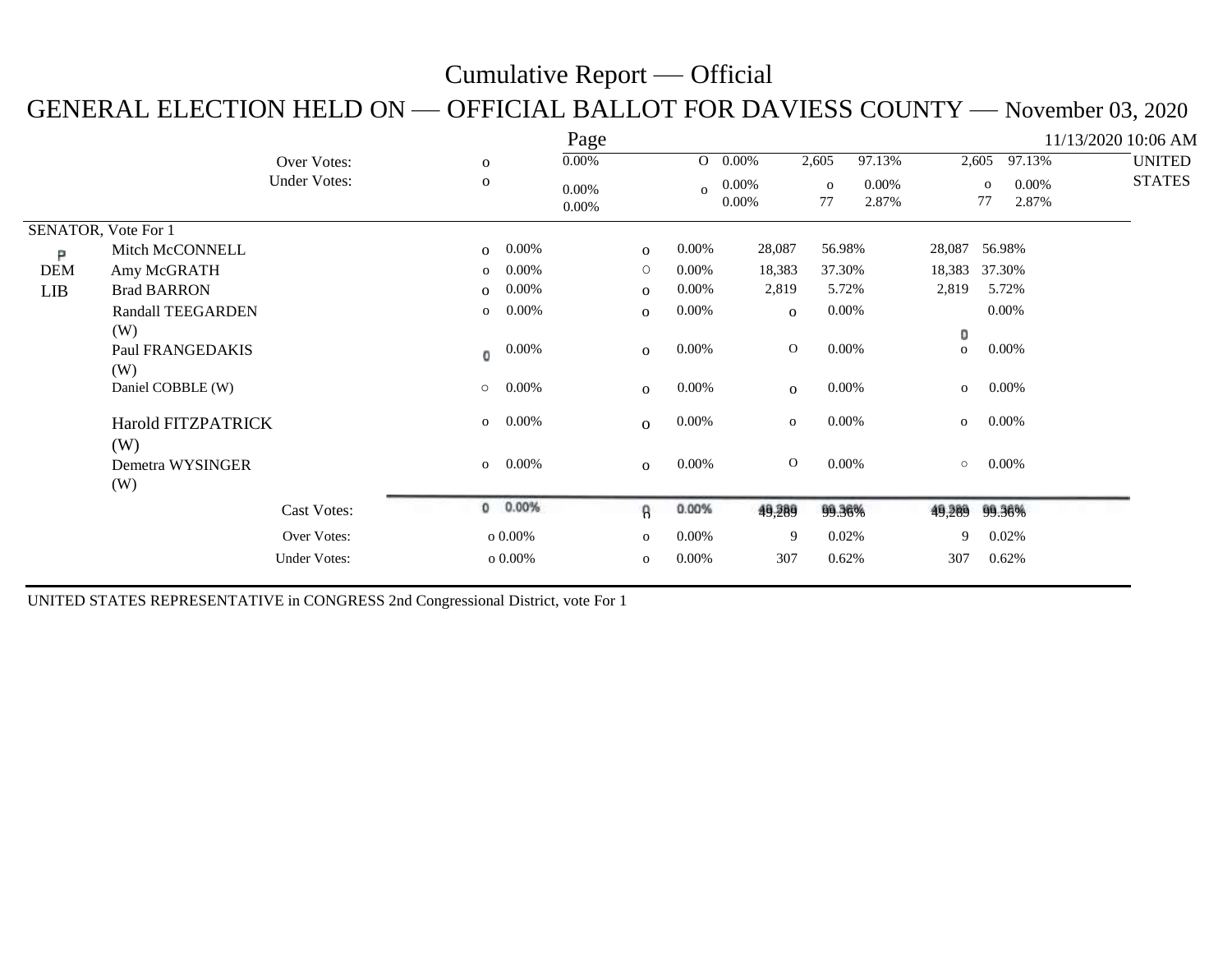GENERAL ELECTION HELD ON — OFFICIAL BALLOT FOR DAVIESS COUNTY — November 03, 2020

|                                           |                                                        |            | ---          |          |          |        |               |               |                                         |
|-------------------------------------------|--------------------------------------------------------|------------|--------------|----------|----------|--------|---------------|---------------|-----------------------------------------|
|                                           |                                                        |            | Page 6 of 6  |          |          |        |               |               | 11/13/2020 10:06 AM                     |
|                                           | Total Number of Voters: $49,608$ of $78,258 = 63.39\%$ |            |              |          |          |        |               |               | Precincts Reporting 1 of $1 = 100.00\%$ |
| Party                                     | Candidate                                              | Absentee   | Early        |          | Election |        | Total         |               |                                         |
| CONSTITUTIONAL AMENDMENT 2,<br>Vote For 1 |                                                        |            |              |          |          |        |               |               |                                         |
|                                           |                                                        |            |              |          |          |        |               |               |                                         |
|                                           |                                                        |            |              |          |          |        |               |               |                                         |
| <b>YES</b>                                |                                                        | o $0.00\%$ | $\mathbf{o}$ | 0.00%    | 14,803   | 33.75% |               | 14,803 33.75% |                                         |
| NO                                        |                                                        | o $0.00\%$ | $\mathbf{o}$ | $0.00\%$ | 29,064   | 66.25% |               | 29,064 66.25% |                                         |
|                                           | <b>Cast Votes:</b>                                     | $0.00\%$   | $\mathbf O$  | $0.00\%$ | 43,867   | 88.43% |               | 43,867 88.43% |                                         |
|                                           | Over Votes:                                            | o $0.00\%$ | $\mathbf O$  | $0.00\%$ | 17       | 0.03%  | 17            | 0.03%         |                                         |
|                                           | <b>Under Votes:</b>                                    | o $0.00\%$ | $\mathbf 0$  | $0.00\%$ | 5,721    | 11.53% |               | 5,721 11.53%  |                                         |
|                                           |                                                        | $0 0.00\%$ | $\Omega$     | 0.00%    | 43.867   | 88.43% | 43.867 88.43% |               |                                         |